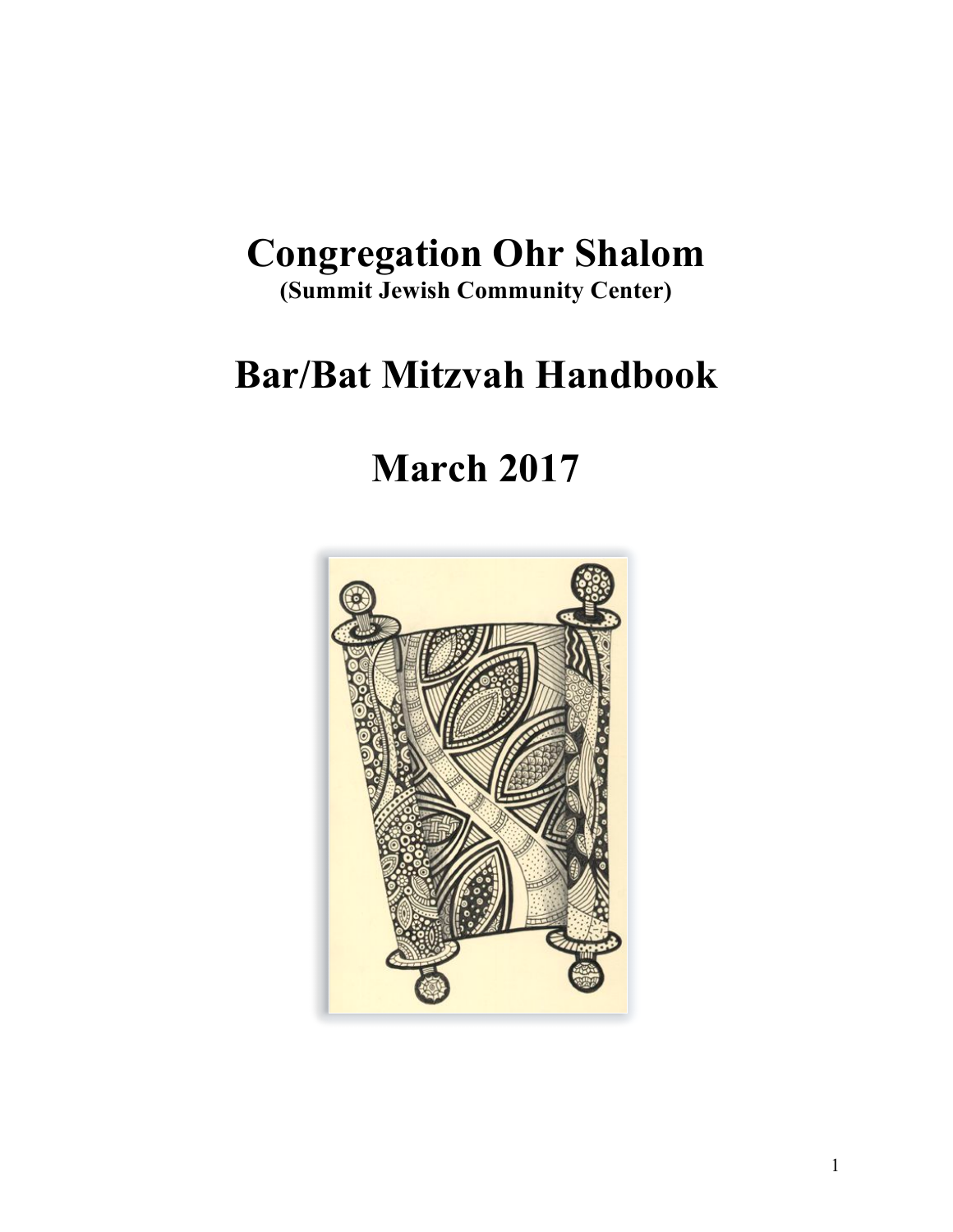## **TABLE OF CONTENTS**

| Where Can I Find Worksheets, Checklists, and Handout Template? 14 |  |
|-------------------------------------------------------------------|--|
|                                                                   |  |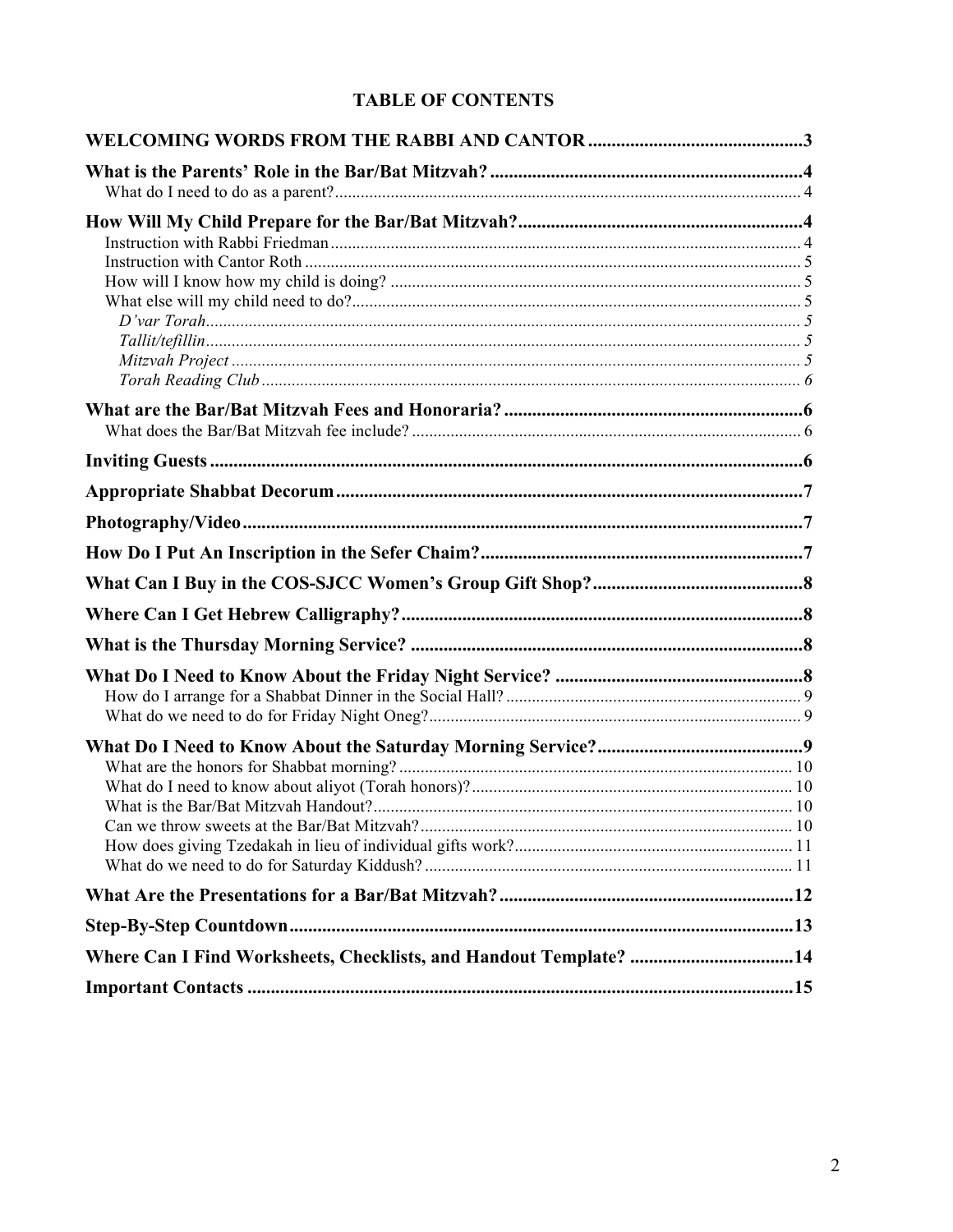## **WELCOMING WORDS FROM THE RABBI AND CANTOR**

Dear *B'nai Mitzvah* Families,

*Mazal Tov!* If you have decided to open up this handbook, your *simchah* must be approaching. We share your excitement and we want to be here to help you. Whether this is the first such celebration in your family or a reprise, it has the potential to be both exhilarating and nervewracking. We hope that it will be more of the former and less of the latter.

In his introduction to the book "Putting God on the Guest List," our teacher Rabbi William Lebeau points out the significance of the choreography of young people becoming *B'nai Mitzvah*.

A young Jew is called to the Torah, which is also known in our tradition as the *Etz Hayyim* – the Tree of Life. The previous reader or the *gabbai* points to a word on the scroll, effectively offering the young person the opportunity to taste the fruit of the *Etz Hayyim*. At that critical moment, the thirteen-year-old must decide whether or not to partake. Upon making the decision, each young person touches the word, and brings it symbolically to his/her mouth – taking in the word of Torah. Ultimately, a *Bar Mitzvah* or *Bat Mitzvah* grabs onto the Torah scroll itself, symbolizing acceptance of God's Torah as the source of guidance in life. It is a powerful and meaningful moment.

As you get closer to your child's special day, there is something very important that you can do for your family and for your child. While it is true that a nice singing voice, good Hebrew skills and '*bimah*-presence' can contribute to a young person achieving success, our collective experience tells us that one factor is more important than any of those. The *B'nai Mitzvah* who have the easiest time preparing and seem the most comfortable on the *bimah* are the kids who come to services most often. It is never too late to start attending services regularly. Give your child every opportunity to feel at-home in services and on the *bimah*.

We both take great joy in being a part of the *B'nai Mitzvah* process, when our young people express their desire to share in God's Torah. We very much look forward to establishing a lasting relationship with your family as we prepare for this momentous occasion in your lives.

B'shalom,

Rabbi Avi Friedman Cantor Janet Roth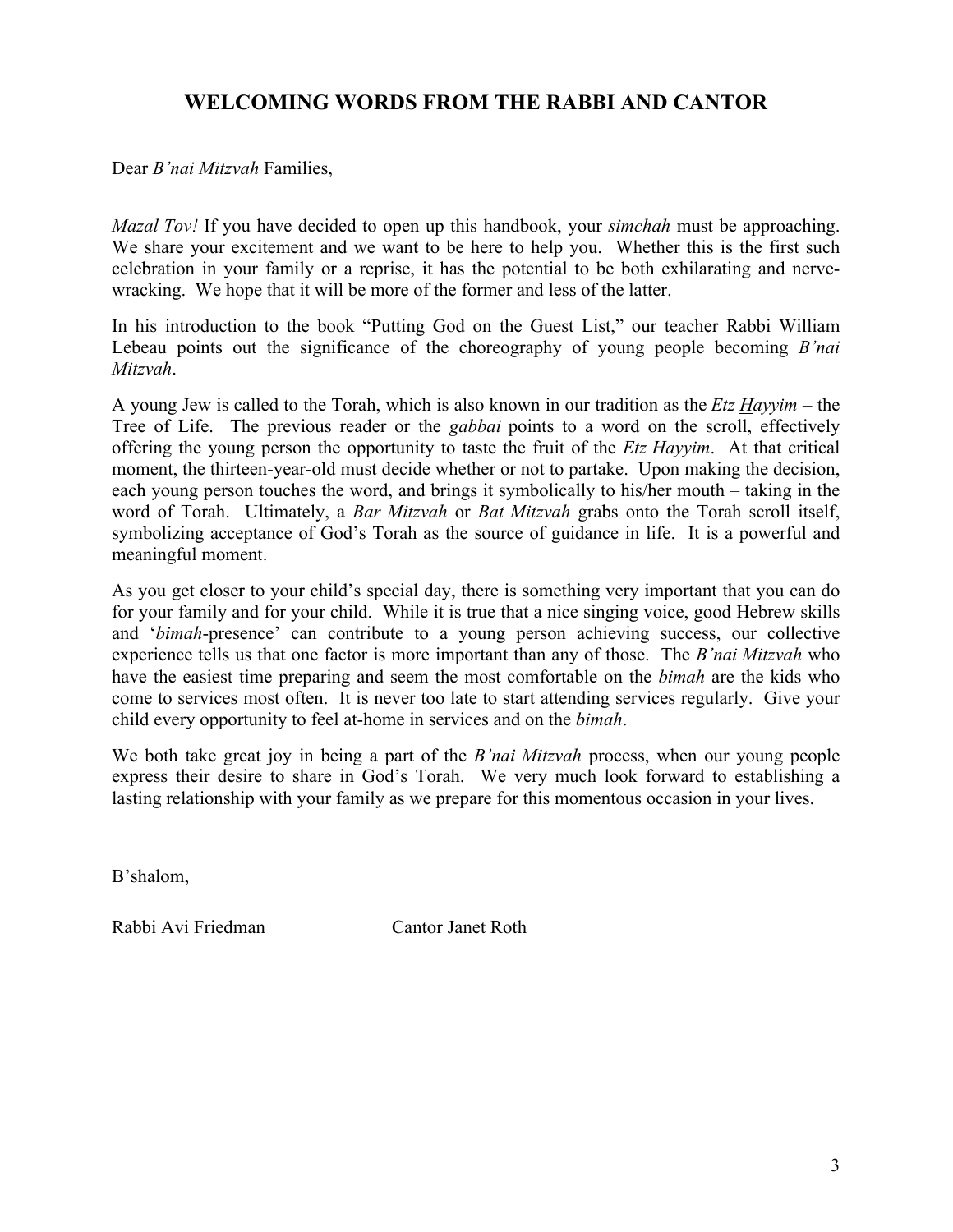## **What is the Parents' Role in the Bar/Bat Mitzvah?**

The time surrounding a child's bar or bat mitzvah becomes a significant time in the Jewish life for the entire family. If bar or bat mitzvah is perceived as only a one-time ceremony, it loses much of its spiritual and communal value for everyone.

The bar or bat mitzvah year is an opportunity for the parents as well as the child to become more fully involved in the synagogue and our Jewish community.

#### **What do I need to do as a parent?**

- Encourage regular attendance at Shabbat and holiday services and Religious School
- Have your child attend Junior Congregation regularly beginning in  $2<sup>nd</sup>$  grade
- Attend Friday night and Saturday morning services at least monthly beginning in 3<sup>rd</sup> grade
- During the year before the bar/bat mitzvah, attend Friday night and Saturday morning services regularly on Shabbat. This is one of the best ways for both the family and the child to learn the service and become familiar with the ritual.
- Be in touch with the Cantor frequently to find out about the progress of their child's preparation and what parts of the service they will recite.
- If you have any questions, please feel free to discuss them with the Religious Committee liaison

## **How Will My Child Prepare for the Bar/Bat Mitzvah?**

Both the Rabbi and the Cantor will give your child the following instruction for the Bar or Bat Mitzvah.

#### **Instruction with Rabbi Friedman**

Begins about 12 months in advance of the bar/bat mitzvah date and is tailored to each child.

- $\triangle$  Hebrew reading
- $\otimes$  Torah and Haftarah trop
- $\otimes$  Torah Blessings
- $\otimes$  Torah Reading
- $\otimes$  Kiddush
- $\triangle$  Other areas where child may need support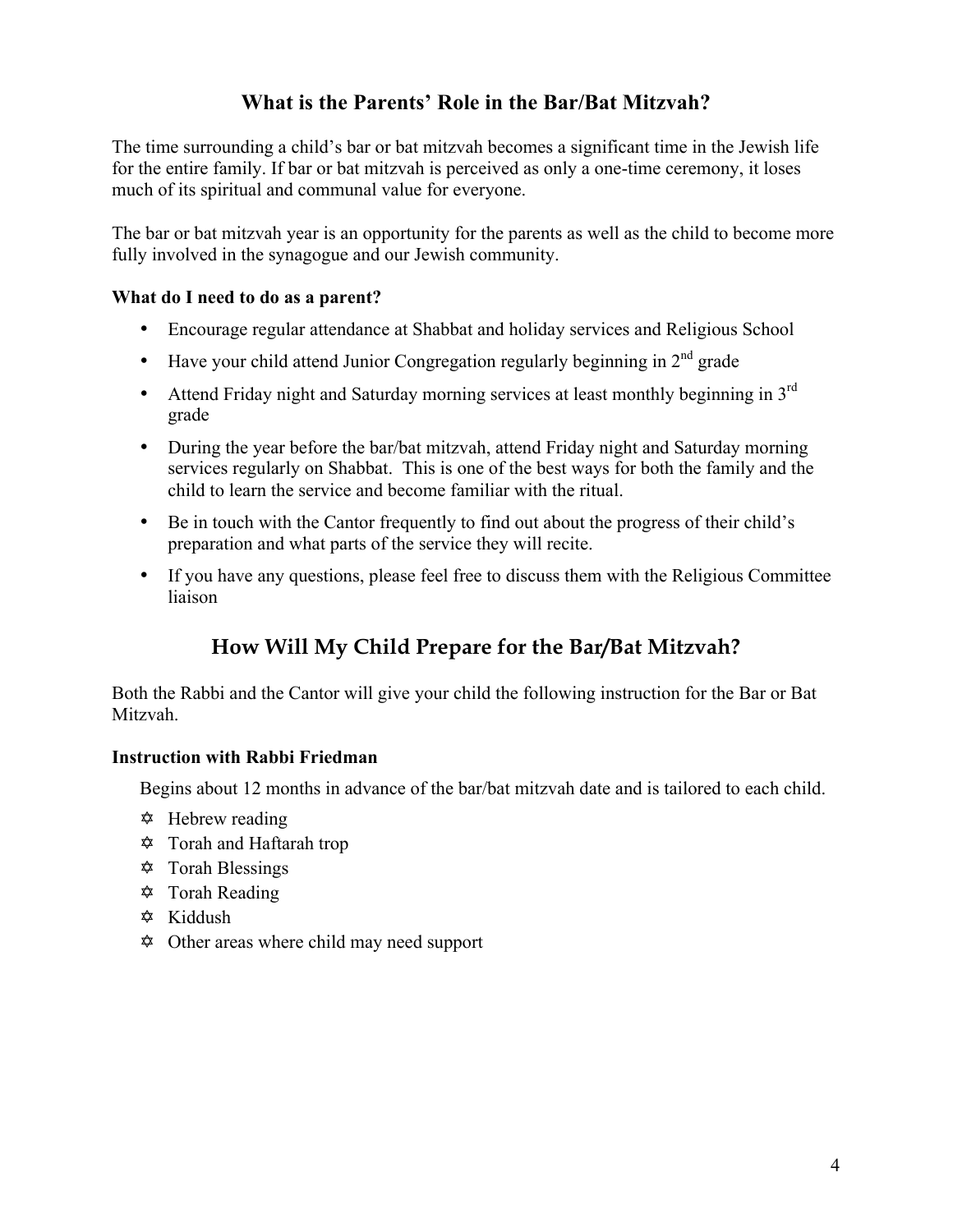#### **Instruction with Cantor Roth**

Begins approximately 9 months before the bar/bat mitzvah, the Cantor becomes the primary teacher.

- $\triangle$  Review and polishing of above material and
- $\triangle$  Haftarah Including Blessings
- $\otimes$  Torah Service
- Y Friday Evening Service
- Y Shaharit (early Saturday Morning Service)

#### **How will I know how my child is doing?**

The Cantor will decide what your child has mastered at about four weeks before is or her Bar or Bat Mitzvah. Your child will recite the portions of the service, prayers, and readings that he or she has confidently mastered.

Parents are urged to be in touch with the Cantor frequently to find out about the progress of their child's preparation. The Cantor can provide the names of congregants who provide additional tutoring.

If you have any questions, please feel free to discuss them with the Religious Committee liaison.

#### **What else will my child need to do?**

#### *D'var Torah*

After the Haftarah chanting, each bar/bat mitzvah gives a speech about the Torah portion or the Haftarah and the student's own learning (d'var Torah).

Rabbi Friedman works with each student:

- beginning 3 months before the Bar/Bar Mitzvah date
- meets with each student approximately 4 times to discuss the Torah portion (parasha) and its meaning
- helps students to craft a personal and meaningful d'var Torah.

#### *Tallit/tefillin*

BOYS: Every boy over the age of bar mitzvah is required to wear tallit and tefillin as appropriate during services.

GIRLS: Every girl over the age of bat mitzvah is strongly encouraged to do so as well.

Rabbi Friedman will instruct all students in the practice and purpose of tallit and tefillin before the date of bar/bat mitzvah, either through the Religious School classes or in private sessions for those students not enrolled in the COS William and Dena Horn Religious School.

#### *Mitzvah Project*

Each bar/bat mitzvah completes a mitzvah project spanning several months of the bar/bat mitzvah year. Students discuss possible project ideas and work with Rabbi Friedman on mitzvah projects beginning 9 months before the date of the simchah.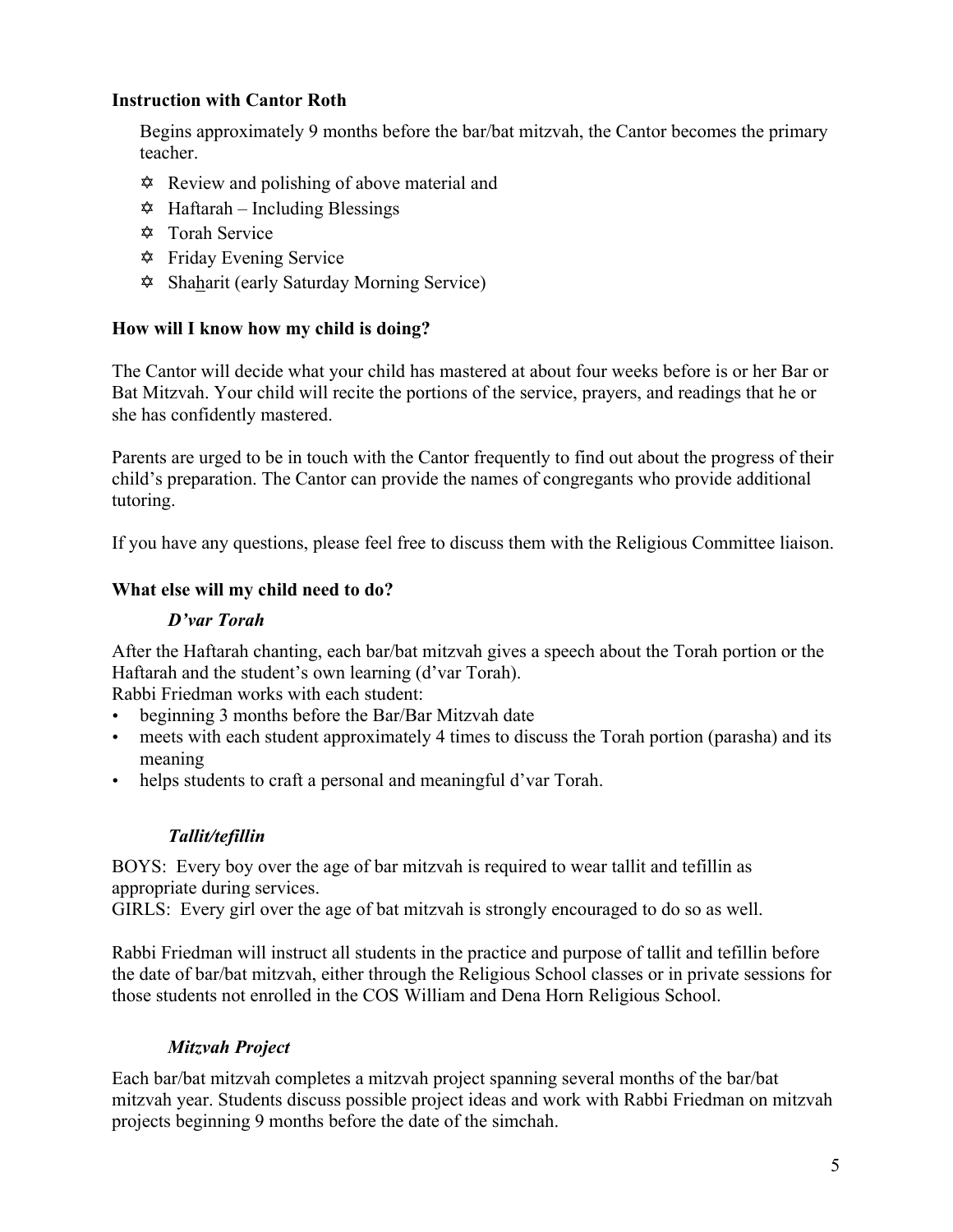#### *Torah Reading Club*

Torah Reading Club is offered under the auspices of the Religious School for students in  $6<sup>th</sup>$ grade.

- meets approximately twice a month throughout the year.
- all  $6<sup>th</sup>$  grade students are expected to:
	- o attend a minimum of 10 times during the year
	- o complete a Torah reading of at least 3 verses for Junior Congregation

### **What are the Bar/Bat Mitzvah Fees and Honoraria?**

The family of the bar/bat mitzvah must be current members in good standing of the COS. All dues, building fund, Religious School tuition, and bar/bat mitzvah fees must be paid in full before the Bar/Bat Mitzvah.

| Bar/Bat Mitzvah Fee $*^{(\alpha)}$             | \$1000 |
|------------------------------------------------|--------|
| Rabbi Friedman Customary Honorarium**          | \$180  |
| Cantor Roth Customary Honorarium <sup>**</sup> | \$360  |

\* Families with twins that share the same date pay only 1 fee for use of the Social Hall and other service of the shul.

\*\* Honoraria apply per-child basis since instruction is on an individual basis.

@ These are the fees and honoraria as of September 2016.

#### **What does the Bar/Bat Mitzvah fee include?**

• Friday evening Oneg (after services):

\_\_\_\_\_\_\_\_\_\_\_\_\_\_\_\_\_\_\_\_\_\_\_\_\_\_\_\_

- o The Congregation provides coffee, tea, parve creamer (non-dairy), sugar and drinks.
- o The family provides fruit, cookies, cakes as desired.
- o If you are sharing the Friday night Oneg with another shul function, eg, Religious School, contact them to work out how to share the costs and what food items are needed
- Kitchen staffing:
	- o one (1) person for 3 hours each Friday night
	- o two (2) people for 5 hours each Saturday morning
- Custodial help for Friday night and Saturday morning and office support.

## **Inviting Guests**

It is customary to invite all of the children in the Religious School class, as well as those students who attend other schools (such as Solomon Schechter) and are in the same grade as the bar/bat mitzvah. The list may be obtained from the Religious School Director and Office.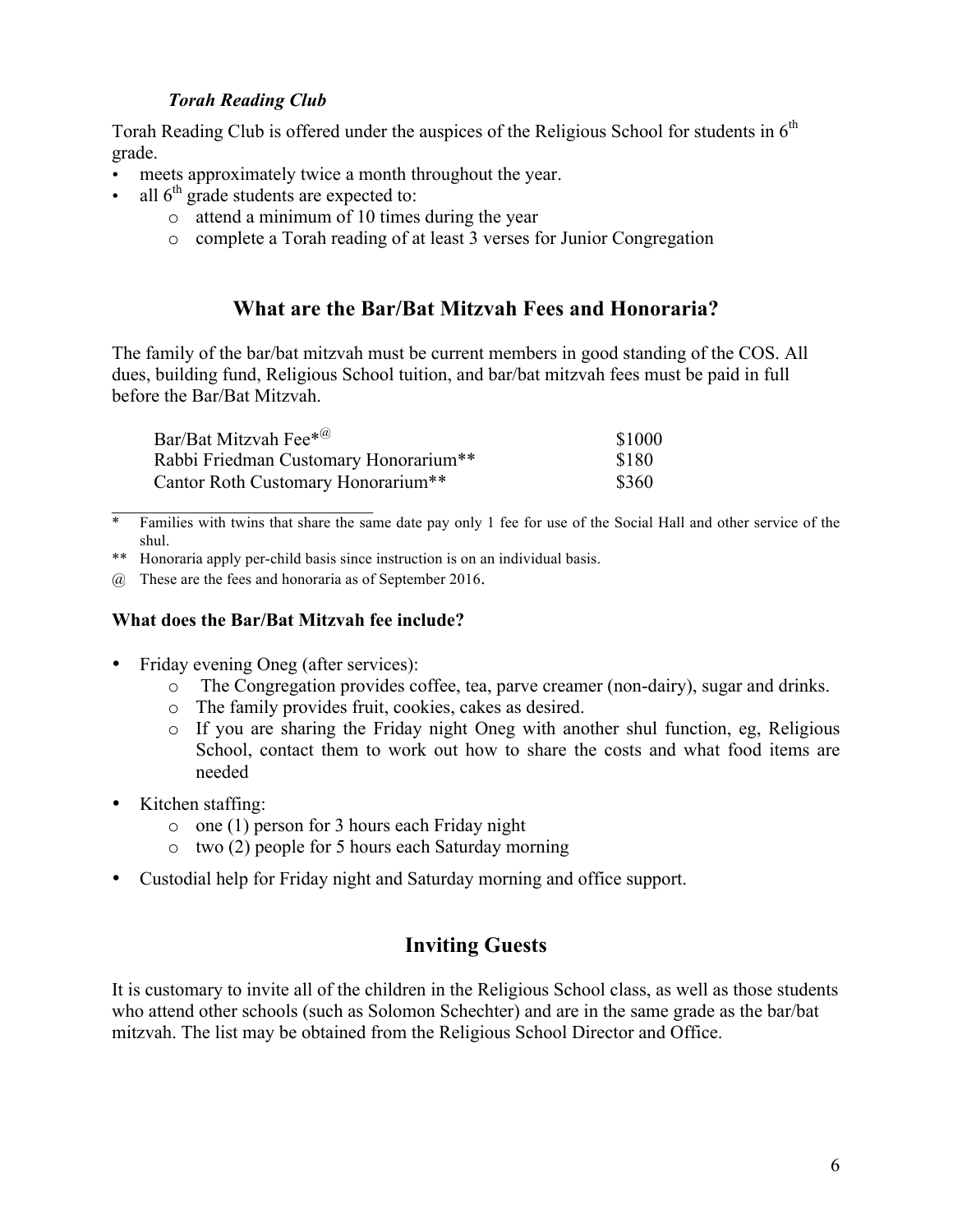## **Appropriate Shabbat Decorum**

- 1) On Shabbat, please refrain from smoking, photography, using cell phones, or pagers in or on the synagogue grounds. If cell phones or pagers must be on (such as for emergencies), please be sure they are in silent mode.
- 2) All men are required to wear a kippah and women are encouraged to wear a head covering. Jewish men should wear a tallit during morning services; women are encouraged to do so.
- 3) Jewish men must wear a tallit when having Torah honors, ie, opening the ark, carrying the Torah, having an aliyah to say the blessings, hagbah, (lifting the Torah) or gelilah (dressing the Torah)
- 4) No one should enter or exit the sanctuary when Rabbi or bar/bat mitzvah is speaking, during the Amidah, or when the ark is open.
- 5) Clothing should be appropriate to a synagogue service. Shoulders and backs should be covered and skirts or dresses should not be too short.
- 6) Children are welcome at all times in the sanctuary. However, if a child is disruptive to the service or the people around the child, then it is appropriate to remove that child from the sanctuary until s/he is calm again. Teenage guests are expected to follow all the rules, as well. Ushers may ask them to behave if they are not doing so.
- 7) It is not appropriate to bring gifts into the synagogue on Shabbat.

## **Photography/Video**

Photography is not permitted during Shabbat or Yom Tov services. Schedule a time with the Office if you want to take photographs during a "dress rehearsal" or at another convenient time. If you would like the Rabbi and/or Cantor to be present, please contact them and the Office to find a convenient time for all. Usually, photographs are done the Friday morning of the weekend.

Please contact the COS Office to find out about permissible video recording with a pre-set system.

## **How Do I Put An Inscription in the Sefer Chaim?**

The Sefer Chaim (Book of Life) is a composite of illustrated pages for each Torah portion (parasha), hand-painted by Linda Coppleson, artist and Hebrew calligrapher. Life-cycle events of the members of COS, eg, b'nai mitzvah, births, weddings, anniversaries, are inscribed on the page for the parasha of the week during which the event occurred. The Sefer Chaim provides a record of joyous life events of our members.

In our congregation, many families celebrate their child's Bar or Bat Mitzvah with an inscription in the Sefer Chaim.

To have your child's name and parasha inscribed, or for more information, call Penny Pincus at 908 273 2736 or e-mail peppincus@comcast.net.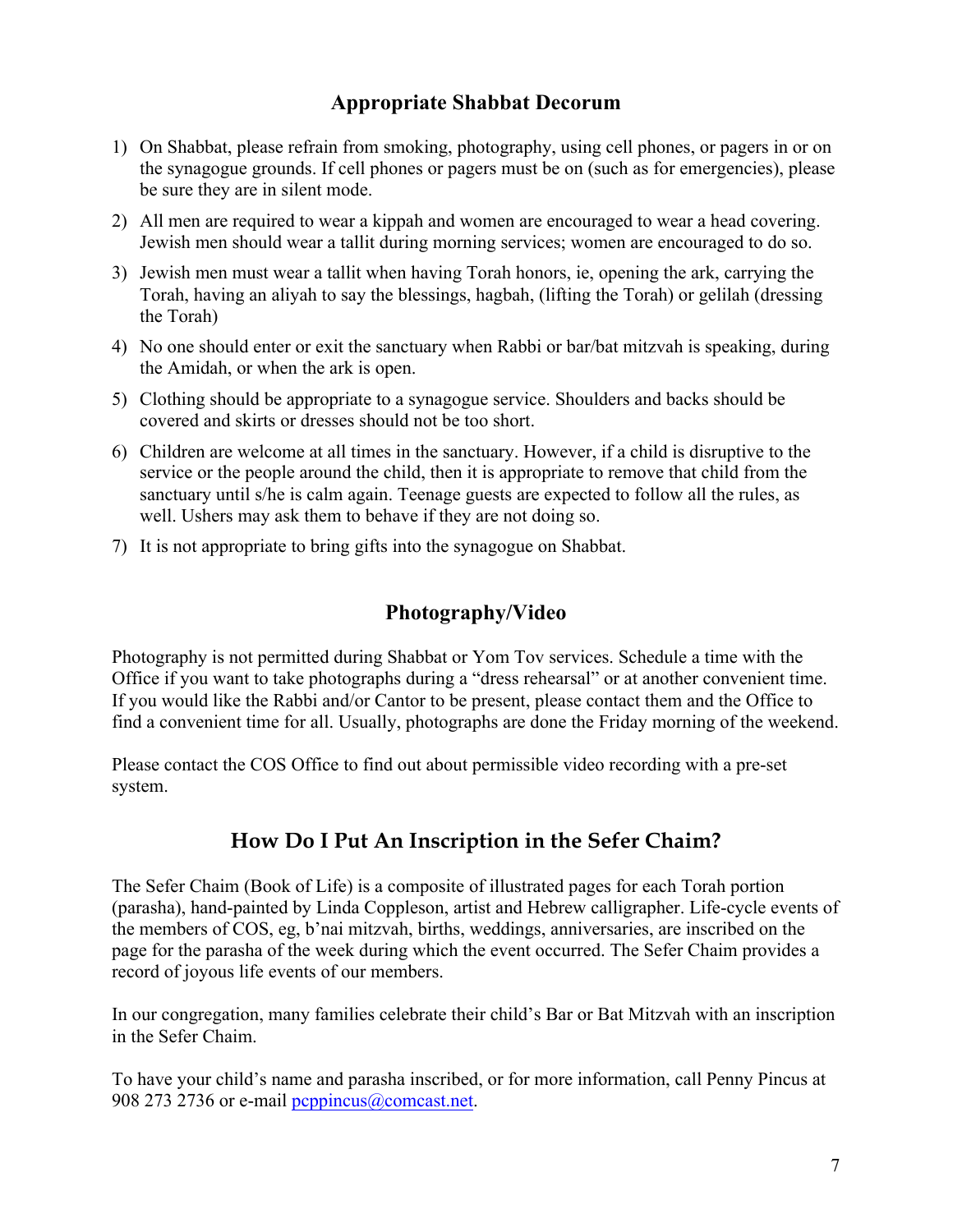## **What Can I Buy in the COS-SJCC Women's Group Gift Shop?**

The Women's Group of the COS is prepared to assist you with many aspects of your child's special day. Your patronage of our Women's Group Gift Shop helps support the shul as well as provides you with wonderful items for the Bar or Bat Mitzvah.

Women's Group Gift Shop sells a beautiful, wide selection of:

- Tallitot, tallit bags, tallit clips, and tefillin sets
- Personalized kippot for the bar/bat mitzvah
- Special personalized items such as bookends with the child's name, Bar/Bat Mitzvah date, and full Haftarah portion engraved in Hebrew.

#### *Visit the Women's Group Gift Shop on the COS Web site at https://summitjcc.org/Gift\_Shop*

| Contact: Sarine de Picciotto | 973-635-5363 | zazie59@aol.com |
|------------------------------|--------------|-----------------|
| Alice Barron                 | 973-635-3791 | akb118@aol.com  |

## **Where Can I Get Hebrew Calligraphy?**

Our congregation is blessed to have a soferet, a Judaic artist and scribe, who provides beautiful Hebrew calligraphy for our Sefer Chaim and for other documents such as invitations and ketubot. For more information, call Linda Coppleson at 973 325 2665, e-mail lcoppleson@gmail.com or visit the website www.ketubahsoferet.com.

### **What is the Thursday Morning Service?**

It's customary for the bar/bat mitzvah family to attend the Thursday morning service before the simchah. It can serve as a "dress rehearsal" since it provides an opportunity for the *Bar Mitzvah or Bat Mitzvah* to read Torah in front of the congregation. It will also be the first time that the child will put on tefillin.

#### **What Do I Need to Know About the Friday Night Service?**

The bar/bat mitzvah family must attend the Friday night service, which usually begins at 7:00 PM sharp and ends at approximately 8:15 PM. Confirm the start time for your weekend with the Office. Arrive 15 minutes before services begin.

The bar/bat mitzvah sits on the bimah with the Rabbi and Cantor. The family sits in the first row in front of the Bimah. The bar/bat mitzvah may lead sections of the service as determined by the Cantor.

The Friday night service "belongs to the congregation", i.e., the COS may schedule a specific event or speaker or have a congregational program even on a bar/bat mitzvah weekend. Check with the Office to find out if there is a planned event or guest speaker.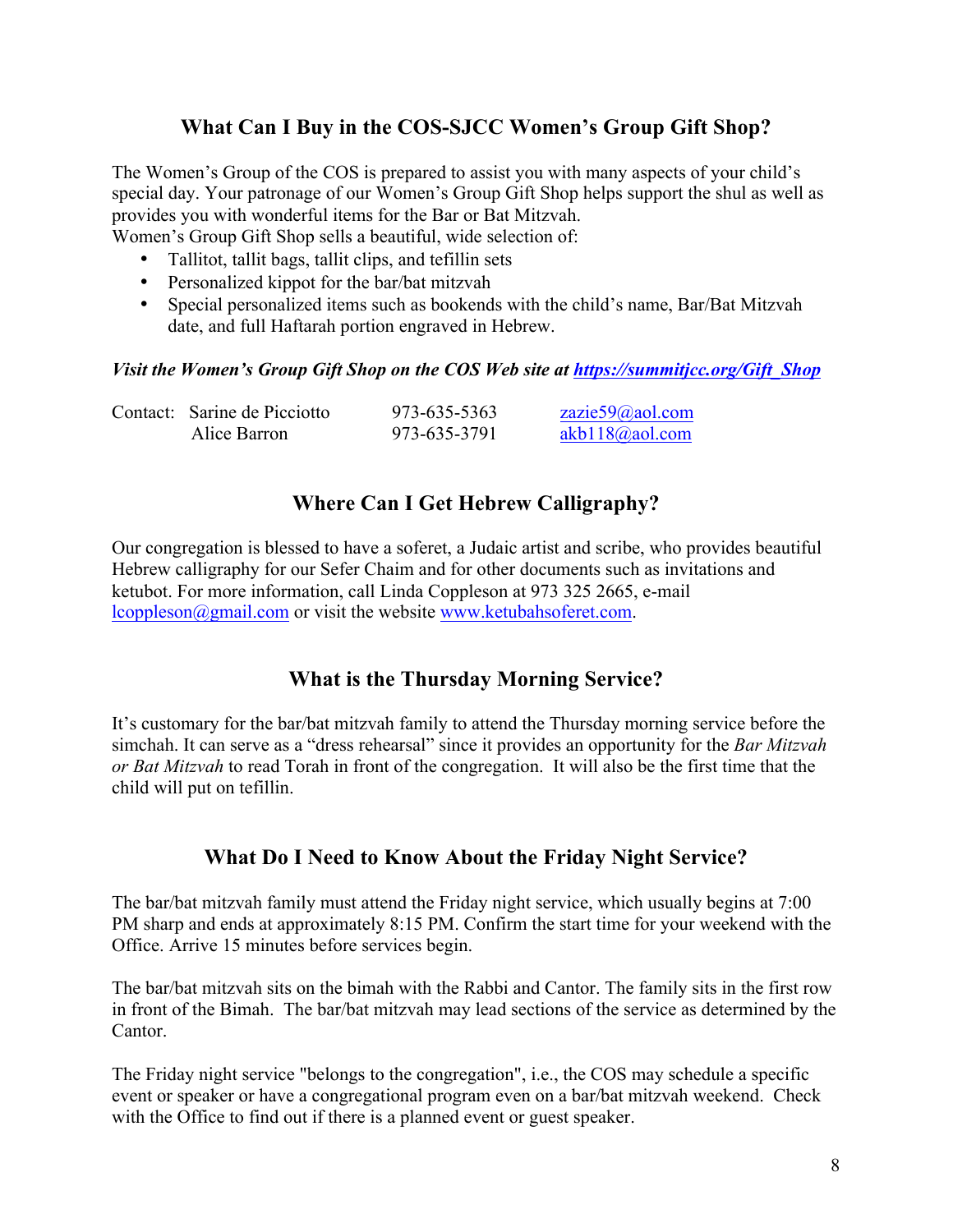#### **How do I arrange for a Shabbat Dinner in the Social Hall?**

You may wish to host a dinner at the COS prior to Friday night services. Contact the Office to schedule the dinner and discuss appropriate arrangements. There is a Use Fee associated with this event.

#### **What do we need to do for Friday Night Oneg?**

The bar/bat mitzvah family provides part of the Friday night Oneg after services.

The Oneg Shabbat refreshments follow the Friday night service.

- The family provides fruit, cookies, cakes as desired.
- The Congregation provides coffee, tea, parve creamer (non-dairy), sugar and drinks.
- If you are sharing the Friday night Oneg with another shul function, eg, Religious School, a speaker, etc., contact the event sponsor to work out how to share the costs and what food items are needed
- If you would like a specific set-up of tables and chairs, additional food items provided at your expense, or a particular color scheme, speak with the Office Director. The family determines the setup of Sagan Hall for the Oneg.

Pam Levine in the COS Office has work sheets and planning directions for the Oneg.

## **What Do I Need to Know About the Saturday Morning Service?**

Shabbat morning services begin at 9:30 AM. It's a good idea to arrive 15 minutes before services begin.

- The bar/bat mitzvah sits on the bimah.
- The family sits in the first row in front of the bimah.

The Service has four parts:

Preliminary Service

Shaharit (morning service)

Torah Service, which includes the reading of the Torah chanting the Haftarah, and the D'var Torah.

Musaf, an additional service for Shabbat

The service ends at approximately 12:00 PM.

Rabbi usually recites Kiddush and Motzi in the sanctuary before going into the Social Hall for the Kiddush luncheon.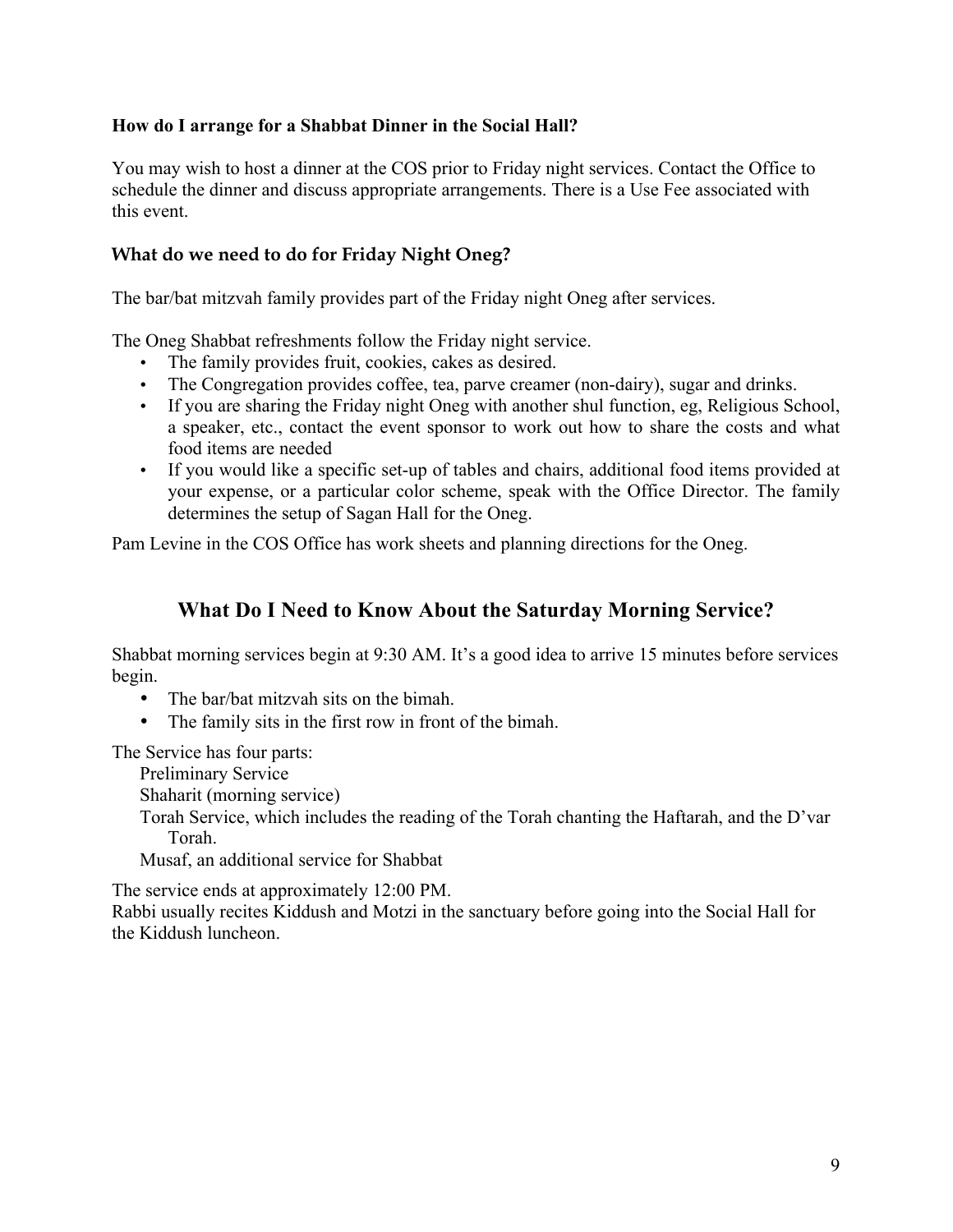#### **What are the honors for Shabbat morning?**

There are many honors that can be assigned to relatives and guests for participation in the service. There is a worksheet and Honors List that gives you the options for honors.

- While the bar/bat mitzvah family may assign all the available honors, it is not required to do so. The synagogue will assign those that the family does not want or use to congregants on that morning.
- When we celebrate several events on the same Shabbat, such as a baby naming or aufruf, the Rabbi will help decide the distribution of honors among all participants.
- All those given an honor should be appropriately dressed to ascend the bimah.
- The honors of lifting and carrying the Torah should be given only to those strong enough to manage it physically.
- Everyone given an honor should be sure to arrive at the COS on time.

#### **What do I need to know about aliyot (Torah honors)?**

- These are at least even aliyot on a Shabbat morning, but for a Bar/Bat Mitzvah we often have eight. Two of the aliyot are reserved for congregants.
- Those who are called to the Torah for an aliyah must know the blessings, in Hebrew, in advance. A card with Hebrew and transliteration will be on the lectern for saying the blessings.
- It is your responsibility to assure all people with aliyot know the blessings. Men are required to wear kippot and tallitot; women are encouraged to do so.
- A copy of the Blessings with transliteration and a link to a teaching video will be mailed to you several months before the Bar/Bat Mitzvah.
- Only couples that are close relatives of the bar/bat mitzvah may share Aliyot: parents, grandparents, aunts/uncles.
- All other aliyot should be given to a single person only.
- The Hebrew and English names of all those called to the Torah must be given to the office at least 3 weeks before the Bar/Bat Mitzvah. These names are used to call the person up to the Torah.

#### **What is the Bar/Bat Mitzvah Handout?**

The family prepares a personalized bar/bat mitzvah handout with explanation of the service and a list of the people with honors. The handout is based on a template, which will also be mailed to you about 3 months before the Bar/Bat Mitzvah. The family is responsible for:

- $\ddot{\varphi}$  Filling in the template with the appropriate information
- $\triangle$  Printing and folding
- $\hat{\varphi}$  Bringing the Handouts to the shul before noon on the Friday before the Bar/Bat Mitzvah

The Rabbi must approve changes to the layout or wording of the template.

#### **Can we throw sweets at the Bar/Bat Mitzvah?**

If the family wishes to toss sweets at the bar/bat mitzvah for sweet wishes, only individually wrapped, kosher soft candies or marshmallows in mesh bags are permitted. Mesh bags for the marshmallows may be ordered through the Women's Group gift shop.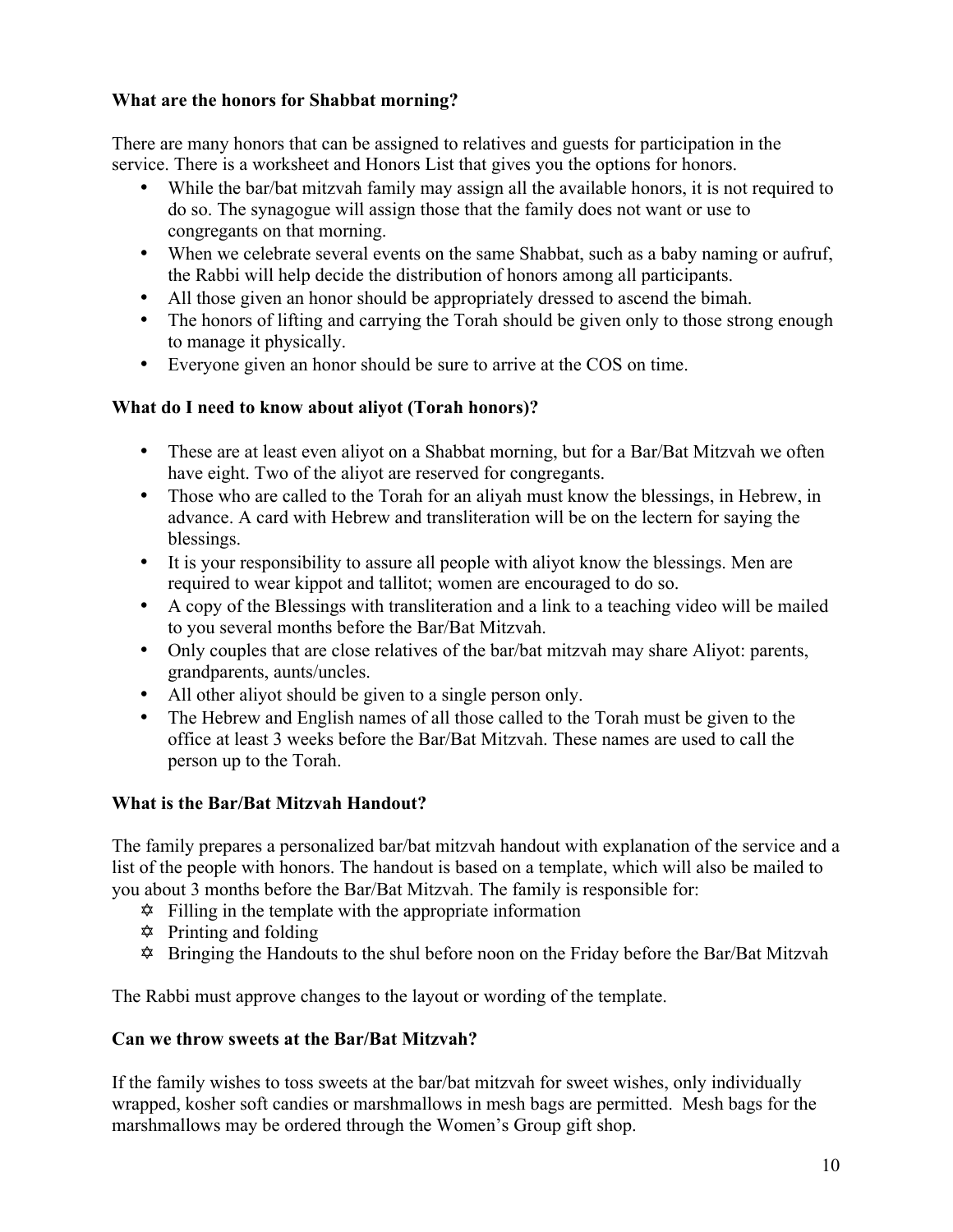#### **How does giving Tzedakah in lieu of individual gifts work?**

It is our custom at Congregation Ohr Shalom for each of the B'nai Mitzvah to make a donation themselves to the charity of their choice in the amount decided by the class parents. This obviates each child giving every other child a class gift.

- $\hat{\varphi}$  The parents of the Bar/Bat Mitzvah class agree on the donation amount.
- $\hat{\varphi}$  Each family is responsible for sending a check for that amount the child's charity of choice.
- Y A certificate to commemorate the donation in the *Bar/Bat Mitzvah's* name is prepared by the COS office staff. This certificate is typically presented by a member of the Board of Trustees along with the Bar/Bat Mitzvah certificate.

#### **What do we need to do for Saturday Kiddush?**

The Bar/Bat Mitzvah family sponsors a Kiddush luncheon even if a separate luncheon reception is planned for invited guests. There are several option for hosting a Kiddush:

- 1) The bar/bat mitzvah family may prepare and arrange the Kiddush independently, using COS kitchen help on that day.
- 2) The Kiddush may be prepared and served by an approved caterer. Caterers and bakeries must be on the approved kosher list of the COS. Check with the Office for the most upto-date list.
- 3) The Kiddush may be prepared and delivered by an approved caterer, using the COS kitchen help on that day.
- 4) The COS may also be reserved for a private party, in which case the Kiddush is served first for the entire congregation, then reset for the invited guests.

Pam Levine in the COS Office has work sheets and planning directions for the Kiddush.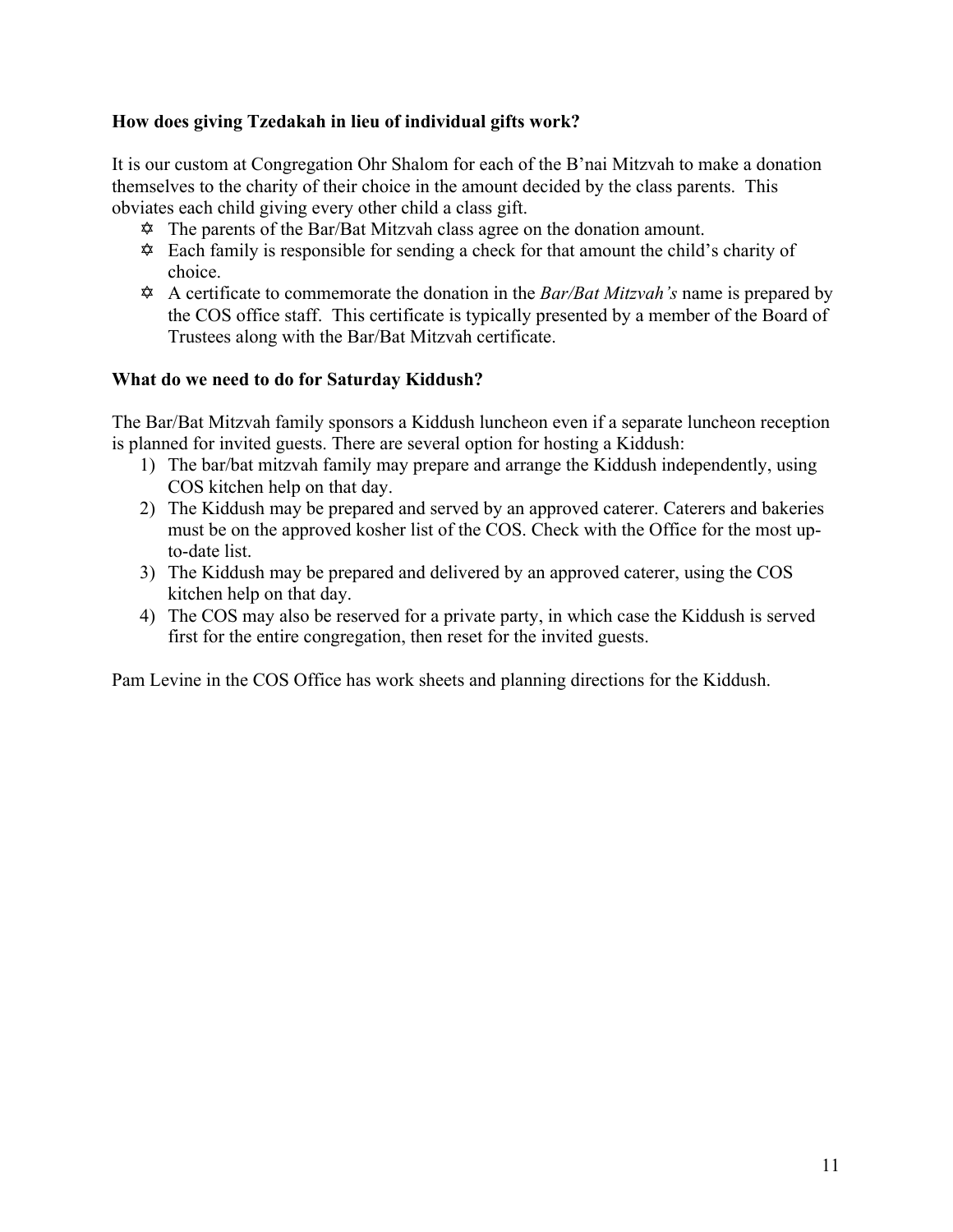## **What Are the Presentations for a Bar/Bat Mitzvah?**

At Congregation Ohr Shalom, we have three presentations for a Bar/ Bat Mitzvah:

#### **Men's Club Presenter:**

Presents the Men's Club gift and speaks to the Bar/Bat Mitzvah. Presenter must be a paid-up Men's Club member

#### **Women's Group Presenter:**

Presents the Women's Group gift and speaks to the Bar/Bat Mitzvah. Presenter must be a paid-up Women's Group member

#### **Board of Trustees Presenter:**

Presents the Mitzvah Project certificate and the COS Certificate of Bar/Bat Mitzvah. A list of current Trustees may be obtained from the Office.

- $\triangle$  Presentations may be made Friday evening or Saturday morning
- $\triangle$  Any presentations may be made at either service
- $\hat{\varphi}$  Presentations may be combined, eg, the same person could do both Women's Group and Board presentations

The speakers are requested to keep the presentation to about two minutes with a focus on Jewish themes and the child's relation to his or her Jewish learning, heritage and future.

The parents and the child choose the person to do the presentation. Please contact the presenters to request their participation and let the Religious committee and Office know your choices. If you do not have anyone you'd like to ask, Women's Group, Men's Club and the Board can provide a presenter. The contact information on is on the list of Important Contacts.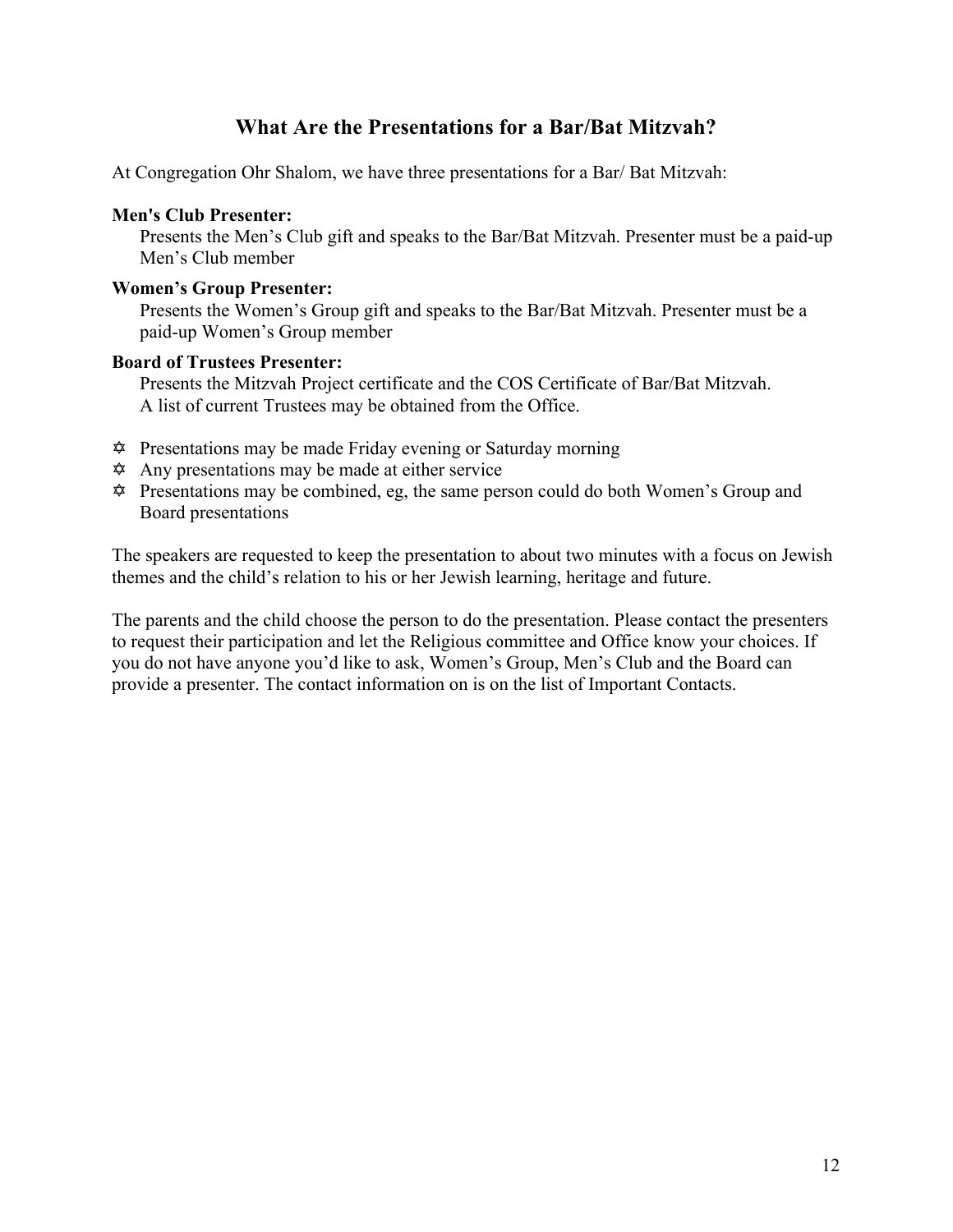## **Step-By-Step Countdown**

#### **12 Months Before**

- Begin attending Shabbat services regularly as a family.
- Decide the format/venue of your celebration. If any function is to be held at the COS, contact Office to reserve the date.
- Select photographer, caterer, music, and florist.
- $\cdot$  Start looking at invitations.

#### **9 Months Before**

- Think about Mitzvah Project ideas and discuss with Rabbi Friedman.
- Inform Cantor if you plan to ask family or friends to read from the Torah.
- Prepare a preliminary guest list.
- Schedule a meeting with the Office to discuss plans.

#### **4 - 6 Months Before**

- Make guest list complete with addresses and zip codes; specify number and names of children invited; note those attending which functions throughout the weekend.
- $\cdot$  Order invitations, kippot, tallit, and tefillin.
- In Make sure all financial obligations to the COS are paid in full.
- $\cdot$  Decide who will prepare the Kiddush.
- Confirm photographer, caterer, music, florist, etc.
- Reserve a block of hotel rooms for out-of-town guests.

#### **3 Months Before**

Receive worksheets from office for events at  $\cos$ .

#### **2 Months Before**

- $\cdot$  Mail invitations.
- Finalize arrangements and menus with caterer.
- $\cdot$  Meet with Office to review plans.
- <sup>w</sup> Schedule picture-taking session in COS with Office, Rabbi, and Cantor.
- <sup>w</sup> Contact all those given honors during the service and send them study materials.
- Contact Kitchen Manager to schedule extra kitchen help as needed.

#### **1 Month Before**

- Pay deposits and rental fees for use of COS for private functions.
- <sup>w</sup> Finalize honors and presenters (Men's Club, Women's Group, Board of Trustees), and forward information to the Office.

#### **The Week Before**

- Attend Thursday morning minyan. Your child will be called to the Torah. Bar/bat mitzvah will put on tefillin.
- Confirm directions for kitchen staff or need for extra chairs with office.
- Prepare kippot basket, sweets, anything else to be brought into COS before noon on Friday.
- Check that all deliveries arrive **before noon** on Friday.
- Take photographs if scheduled.
- Delegate a friend to help with last-minute emergencies.
- Relax and enjoy the weekend!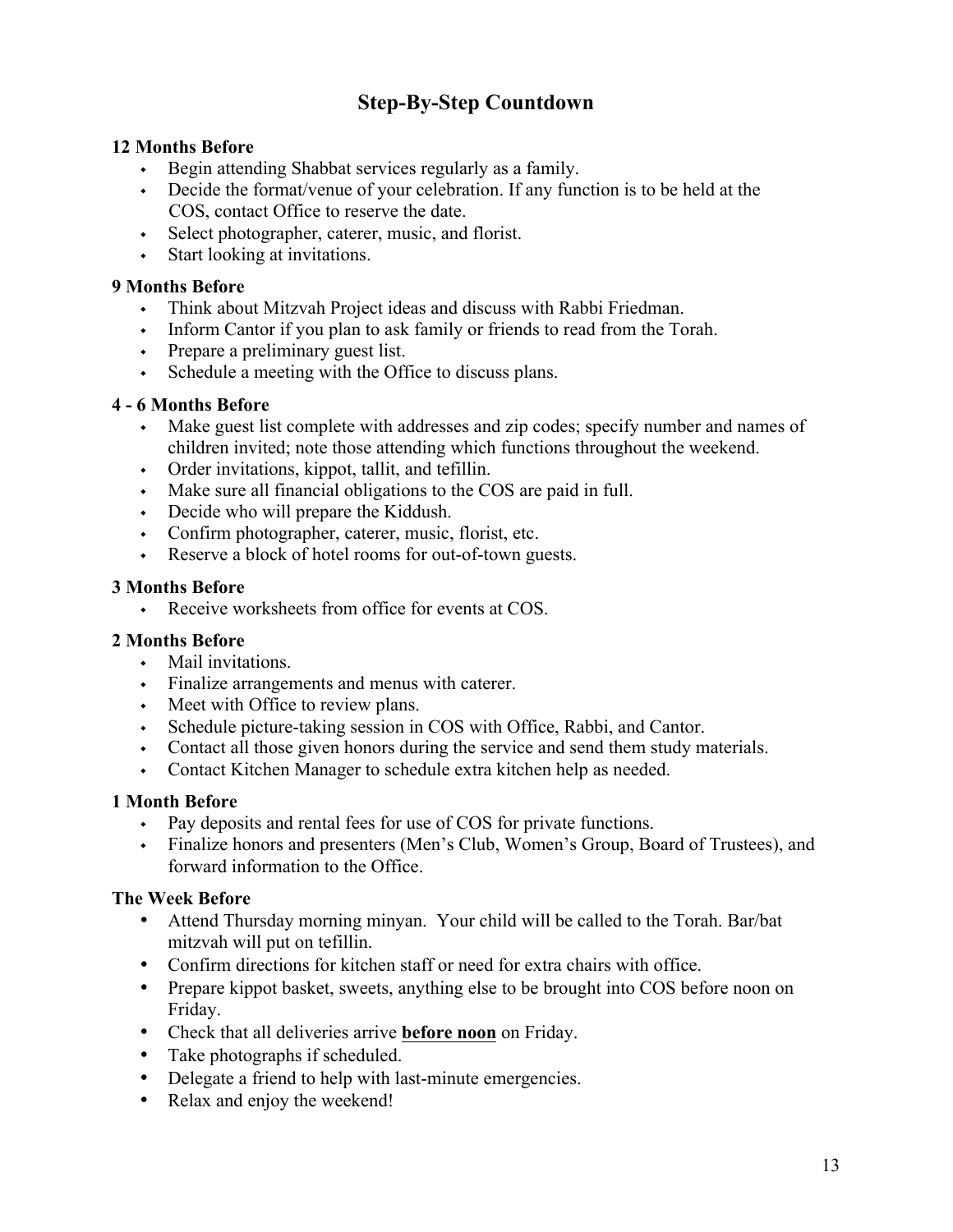## **Where Can I Find Worksheets, Checklists, and Handout Template?**

The following worksheets, checklists and handout template are available as WORD documents from Pam Levine in the COS Office:

Bar/Bat Mitzvah Family Worksheet Honors Worksheet Office Checklist Torah Blessings: include links to teaching videos for an aliyah, hagbah, and gelilah Handout template